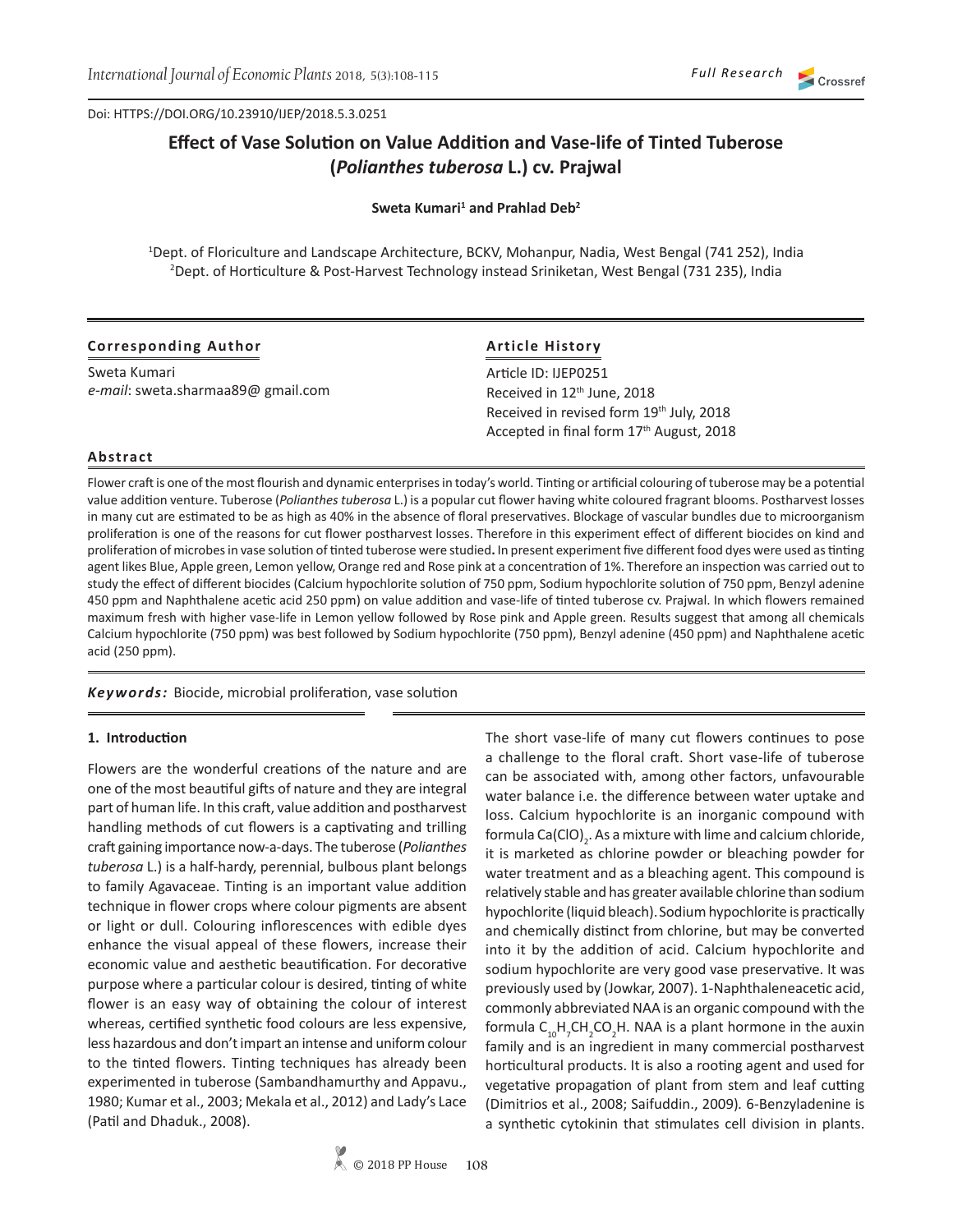Among other actions, it spurs plant growth, sets blossoms, and improves fruit quality. Benzyl adenine may have delayed primary floret opening because cytokinin and gibberellins are documented to delaying senescence of cut flowers (Salisbury and Ross, 1986). Blockage of vascular bundles due to microorganism proliferation is one of the reasons for cut flower postharvest losses. Microbial contamination of cut tuberose vase solution was mostly due to bacteria such as Streptomyces, negative gram Bacillus, negative gram Cocci. In which Aspergillus and yeasts were the most spread microorganisms. Many post-harvest procedures for cut flowers involve use of various compounds and technologies that inhibit the effects of ethylene reduce respiration or maintain better water relations. Therefore an investigation is carried out to study the effect of different biocides (Calcium hypochlorite, Sodium hypochlorite, Naphthalene acetic acid and Benzyl adenine) on value addition and vase life of tinted tuberose cv. Prajwal.

### **2. Materials and Methods**

The site, where experiment was carried out in the departmental laboratory of Department of Horticulture & Post-Harvest Technology, Palli Siksha Bhavana, Visva-Bharti, Sriniketan during December 2014 to January 2015. Five different food dyes were used as tinting agent in the experiment all in powder form viz, Blue (P<sub>1</sub>), Apple green (P<sub>2</sub>), Lemon Yellow (P<sub>3</sub>), Orange red (P<sub>5</sub>) and Rose pink (P<sub>6</sub>) respectively in place of Blue, Apple green, Lemon Yellow, Orange red and Rose pink respectively, at a concentration of 1% for all. Four different vase solution like S. (Calcium hypochlorite 750 ppm), S<sub>2</sub> (Sodium hypochlorite 750 ppm),  $S<sub>3</sub>$  (Benzyl adenine 450 ppm) and  $S<sub>4</sub>$  (Naphthalene acetic acid 250 ppm) were used. There were 21 different treatments with three replications in each. Different observation like colour solution uptake, amount of water absorbed during tinting, effect of colour and different vase solution on spike weight, number of flower open, number of flower drop, flower length and flower diameter (3<sup>rd</sup> number of flower) were taken. Flowers were harvested in the morning between 8.00 and 9.00 am. Flowers were harvested from farmer field with 2-3 flowers open in each spike. Immediately after harvest, the cut ends of the flower stalks were immersed in water. To prepare 1% of colour solution powder of Blue, Apple green, Lemon yellow, Orange red and Rose pink colour of 1 g is mixed in 100 ml of filtrated water. The uniform spikes with 60 cm stalk length with 2–3 florets opening with 3 spikes were put in conical flask containing 100 ml of edible dye solutions. Spikes were removed from colour solution after 6 hours immediately after it put in vase solution. Note: Benzyl adenine was dissolve in ethanol and Naphthalene acetic acid in NaOH. First dissolve benzyl adenine in ethanol and Naphthalene acetic acid in NaOH after that mixed in water. Flasks of 500 ml capacity were used. 200 ml of filtered water used for vase solution. The data

were analyzed factorial completely randomized block with two factor colour and solution.

### **3. Results and Discussion**

# *3.1. Amount of colour solution and vase solution absorbed by tuberose flower (ml spike-1)*

The different food dyes solutions showed the significant difference for amount of colour solution absorption (Table 1) in zero days. The maximum amount of colour solution absorbed in Rose pink (21.84) followed by Apple green (10.73), Blue (10.63), Lemon yellow (10.13) food dyes, whereas minimum amount of colour solution absorbed in Orange red (9.69). The colour solution absorption also showed significant difference for the vase solution maximum colour absorption occurs in  $S<sub>1</sub>$ (13.57) followed by  $S_2 (12)$ ,  $S_3 (12.27)$  and lowest in  $S_4 (11.66)$ . In combination of colour and solution shows significant difference in absorption maximum absorption occurs in  $P_6S_1$ i.e. 26.3 followed by  $P_6S_2$  (23.3),  $P_6S_3$  (21.1),  $P_6S_4$  (16.7),  $P_1S_2$  $(11.2)$ ,  $P_2S_3(11)$ ,  $P_2S_2(10.9)$ ,  $P_1S_1(10.6)$ ,  $P_2S_1(10.6)$ ,  $P_1S_3(10.5)$ ,  $P_2S_4(10.4)$ ,  $P_3S_1(10.3)$ ,  $P_1S_4(10.2)$ ,  $P_5S_1(10.1)$ ,  $P_3S_3(9.8)$ ,  $P_3S_2$ (9.6),  $P_5S_2(9.6)$  and minimum 9 in  $P_5S_3$ .

The data recorded on water uptake by tuberose flower was significantly affected by different biocide solutions. Control recorded significantly highest water absorption (14.55) followed by Apple green (7.13), Rose pink (6.88), Lemon yellow (6.02), Blue (5.13) and least in Orange red (4.94) on first day. Generally the water absorption decreased from second days to seven days during vase solution. The interaction effect of water uptake between colour and vase solution also showed significant difference. The treatment  $\mathsf{S}_{_1}$  recorded significantly highest water uptake on days 1, 2, 3, 4, 5, 6 and 7 (7.44, 3.24, 3.40, 3.40, 1.82 and 0.88 respectively) followed by  $S<sub>2</sub>$ (5.99, 3.44, 3.53, 3.53, 1.76, 1.52 and 1.19 respectively), S3 (5.33, 3.40, 3.48, 3.48, 1.47, 1.01 and 0.92 respectively) and significantly lowest water uptake was observed in  $S_{4}$ (5.33, 3.36, 2.62, 2.62, 1.09, 0.92 and 0.19 respectively). In combination of colour and vase solution showed significant difference in absorption maximum absorption occurs in  $P_2S_1$ i.e. 10.4 followed by  $P_6S_4$  (8.7),  $P_3S_1$  (8.1),  $P_5S_3$  (8.0),  $P_6S_2$  ( 7.8 ),  $P_6S_1(7.3)$ ,  $P_2S_3(7)$ ,  $P_1S_1(6.7)$ ,  $P_2S_4(5.8)$ ,  $P_2S_2(5.3)$ ,  $P_3S_2$ (5.3 ),  $P_1S_4(4.9)$ ,  $P_1S_3(4.1)$ ,  $P_6S_3(3.8)$ ,  $P_5S_1(3.8)$ ,  $P_3S_4(3.6)$  and minimum in  $P_5S_2(3.3)$  in first day. The highest Water uptake was observed due to effective transportation within the floral stems and reduced stem blockage, which was supported by the findings of Marousky (1969) in cut roses. The findings of De Jong (1978); Mayak (1981) and Dumitras et al. (2002) in different cut flowers and Pand and Santhosh (2004) also reported similar observations in cut gladiolus spike.

### *3.2. Effect of vase solution on spike weight (g spike-1) of tinted tuberose*

Effect of solution on spike weight of tinted tuberose was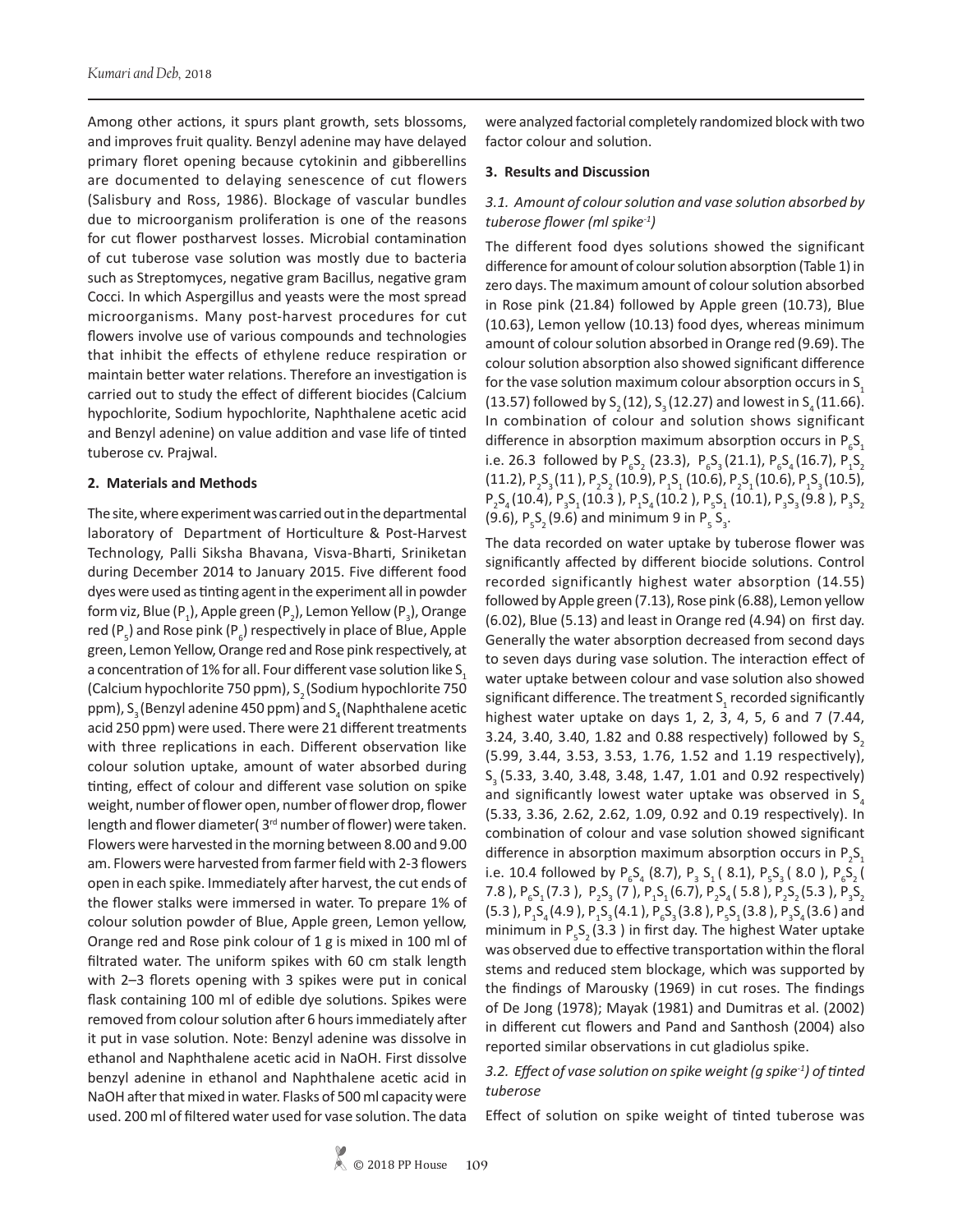| International Journal of Economic Plants 2018, 5(3):108-115 |  |  |  |
|-------------------------------------------------------------|--|--|--|
|-------------------------------------------------------------|--|--|--|

| Table 1: Amount of colour solution and vase solution absorbed by tuberose flower (ml spike <sup>-1</sup> ) |          |         |         |         |         |                          |                          |                          |
|------------------------------------------------------------------------------------------------------------|----------|---------|---------|---------|---------|--------------------------|--------------------------|--------------------------|
| Treatments                                                                                                 | 0 day    | 1 Days  | 2 Days  | 3 Days  | 4 Days  | 5 Days                   | 6 Days                   | 7 Days                   |
| Colour                                                                                                     |          |         |         |         |         |                          |                          |                          |
| $P_0$                                                                                                      |          | 14.55   | 2.65    | 2.21    | 1.55    | 1.50                     | 1.46                     | 1.30                     |
| ${\sf P}_1$                                                                                                | 10.63    | 5.13    | 4.33    | 3.07    | 3.07    | 1.60                     | 1.59                     | 1.18                     |
| ${\sf P}_{_2}$                                                                                             | 10.73    | 7.13    | 4.19    | 2.85    | 2.85    | 2.55                     | 2.06                     | 1.44                     |
| ${\sf P}_{_3}$                                                                                             | 10.13    | 6.02    | 4.02    | 1.83    | 1.83    | 1.44                     | 1.00                     | 0.17                     |
| $\mathsf{P}_{\mathsf{5}}$                                                                                  | 9.69     | 4.94    | 2.00    | 2.57    | 2.57    | 0.00                     | 0.00                     | 0.00                     |
| $P_6$                                                                                                      | 21.84    | 6.88    | 2.27    | 5.97    | 5.97    | 2.81                     | 1.93                     | 1.21                     |
| SEd±                                                                                                       | 0.54     | 0.75    | 0.60    | 0.61    | 0.61    | 0.49                     | 0.37                     | 0.28                     |
| CD $(p=0.05)$                                                                                              | 1.08     | 1.51    | 1.22    | 1.22    | 1.22    | 1.00                     | 0.75                     | 0.57                     |
| Solution                                                                                                   |          |         |         |         |         |                          |                          |                          |
| $\mathsf{S}_\mathsf{1}$                                                                                    | 13.57    | 7.44    | 3.24    | 3.40    | 3.40    | 2.39                     | 1.82                     | 0.88                     |
| $\mathsf{S}_{\mathsf{2}}$                                                                                  | 12.90    | 5.99    | 3.44    | 3.53    | 3.53    | 1.76                     | 1.52                     | 1.19                     |
| $\mathsf{S}_{_{\!3}}$                                                                                      | 12.27    | 5.33    | 3.40    | 3.48    | 3.48    | 1.47                     | 1.01                     | 0.92                     |
| $S_4$                                                                                                      | 11.66    | 5.33    | 3.36    | 2.62    | 2.62    | 1.09                     | 0.92                     | 0.19                     |
| SEd±                                                                                                       | 0.61     | 0.84    | 0.67    | 0.67    | 0.67    | 0.44                     | 0.33                     | 0.32                     |
| CD $(p=0.05)$                                                                                              | 1.22     | 1.69    | 1.36    | 1.36    | 1.36    | 0.89                     | 0.67                     | 0.64                     |
| Colour×Solution                                                                                            |          |         |         |         |         |                          |                          |                          |
| ${\sf P}_{{}_1}{\sf S}_{{}_1}$                                                                             | 10.6     | 6.7     | 4.0     | 3.2     | 3.2     | 2.3                      | 1.9                      | $1.3\,$                  |
| $\mathsf{P}_{_2}\mathsf{S}_{_1}$                                                                           | 10.6     | 10.4    | 4.7     | 3.1     | 3.1     | 2.6                      | 1.8                      | 0.7                      |
| $P_3S_1$                                                                                                   | 10.3     | 8.1     | 4.0     | 1.8     | 1.8     | 1.6                      | 1.                       | 0.7                      |
| $\mathsf{P}_{_5}\mathsf{S}_{_1}$                                                                           | $10.1\,$ | 4.7     | 1.2     | 2.4     | 2.4     | $\overline{\phantom{a}}$ | $\overline{\phantom{a}}$ | $\overline{\phantom{a}}$ |
| $P_6S_1$                                                                                                   | 26.3     | 7.3     | 2.3     | 6.6     | 6.6     | 5.5                      | 4.3                      | $1.8\,$                  |
| $P_1S_2$                                                                                                   | 11.2     | 4.9     | 3.7     | 5.1     | 5.1     | 2.0                      | 3.1                      | 2.9                      |
| $P_2S_2$                                                                                                   | 10.9     | 5.3     | 5.3     | 3.3     | 3.3     | 2.2                      | 1.5                      | $1.5\,$                  |
| $P_3 S_2$                                                                                                  | 9.6      | 5.3     | 3.7     | 1.8     | 1.8     | 1.8                      | $1.0\,$                  |                          |
| $P_5S_2$                                                                                                   | 9.6      | 3.3     | 2.6     | 3.0     | 3.0     | $\overline{\phantom{a}}$ |                          |                          |
| $P_6S_2$                                                                                                   | 23.3     | 7.8     | 2.0     | 4.4     | 4.4     | 2.8                      | 1.9                      | 1.6                      |
| $P_1 S_3$                                                                                                  | 10.5     | 4.1     | 4.6     | 2.4     | 2.4     | $1.1\,$                  | 0.5                      | 0.6                      |
| $P_2S_3$                                                                                                   | 11.0     | $7.0\,$ | 3.5     | 3.3     | 3.3     | $3.5\,$                  | 3.1                      | 3.6                      |
| $P_3S_3$                                                                                                   | 9.8      | $7.1$   | 4.2     | 1.3     | 1.3     | 1.5                      | $1.0\,$                  |                          |
| $P_5S_3$                                                                                                   | 9.0      | 8.0     | $1.8\,$ | 1.3     | 1.3     | $\equiv$                 | $\omega_{\rm c}$         |                          |
| $P_6S_3$                                                                                                   | 21.1     | 3.8     | 2.9     | 9.0     | 9.0     | 1.2                      | 0.5                      | 0.5                      |
| $P_1S_4$                                                                                                   | 10.2     | 4.9     | 5.0     | 1.6     | 1.6     | $1.0\,$                  | 0.9                      |                          |
| $P_2 S_4$                                                                                                  | 10.4     | 5.8     | 3.2     | $1.7\,$ | $1.7\,$ | 1.9                      | 1.9                      |                          |
| $P_3 S_4$                                                                                                  | 10.9     | 3.6     | 4.2     | 2.4     | 2.4     | 0.8                      | 0.8                      |                          |
| $P_5S_4$                                                                                                   | $10.1\,$ | 3.8     | 3.6     | 2.3     | 3.6     | $\omega_{\rm c}$         | $\mathbb{Z}^2$           | $\overline{\phantom{a}}$ |
| $P_6S_4$                                                                                                   | 16.7     | 8.7     | 3.9     | 2.7     | 3.9     | $1.0\,$                  | $1.0\,$                  | $1.0\,$                  |
| $SEd\pm$                                                                                                   | 1.21     | 1.67    | 1.34    | 1.34    | 1.34    | 0.98                     | 0.74                     | 0.63                     |
| CD ( $p=0.05%$ )                                                                                           | 2.43     | 3.38    | 2.71    | 2.71    | 2.71    | $2.0\,$                  | $1.5\,$                  | 1.27                     |

 $P_o$ : White;  $P_1$ : Blue;  $P_2$ : Apple green;  $P_3$ : Lemon yellow;  $P_5$ : Orange red;  $P_6$ : Rose pink; S<sub>1</sub>: Calcium hypochlorite 750 ppm; S<sub>2</sub>: Sodium hypochlorite 750 ppm; S<sub>3</sub>: Benzyl adenine 450 ppm; S<sub>4</sub>: Naphthalene acetic acid 250 ppm; In table "-" denote that treatment was lost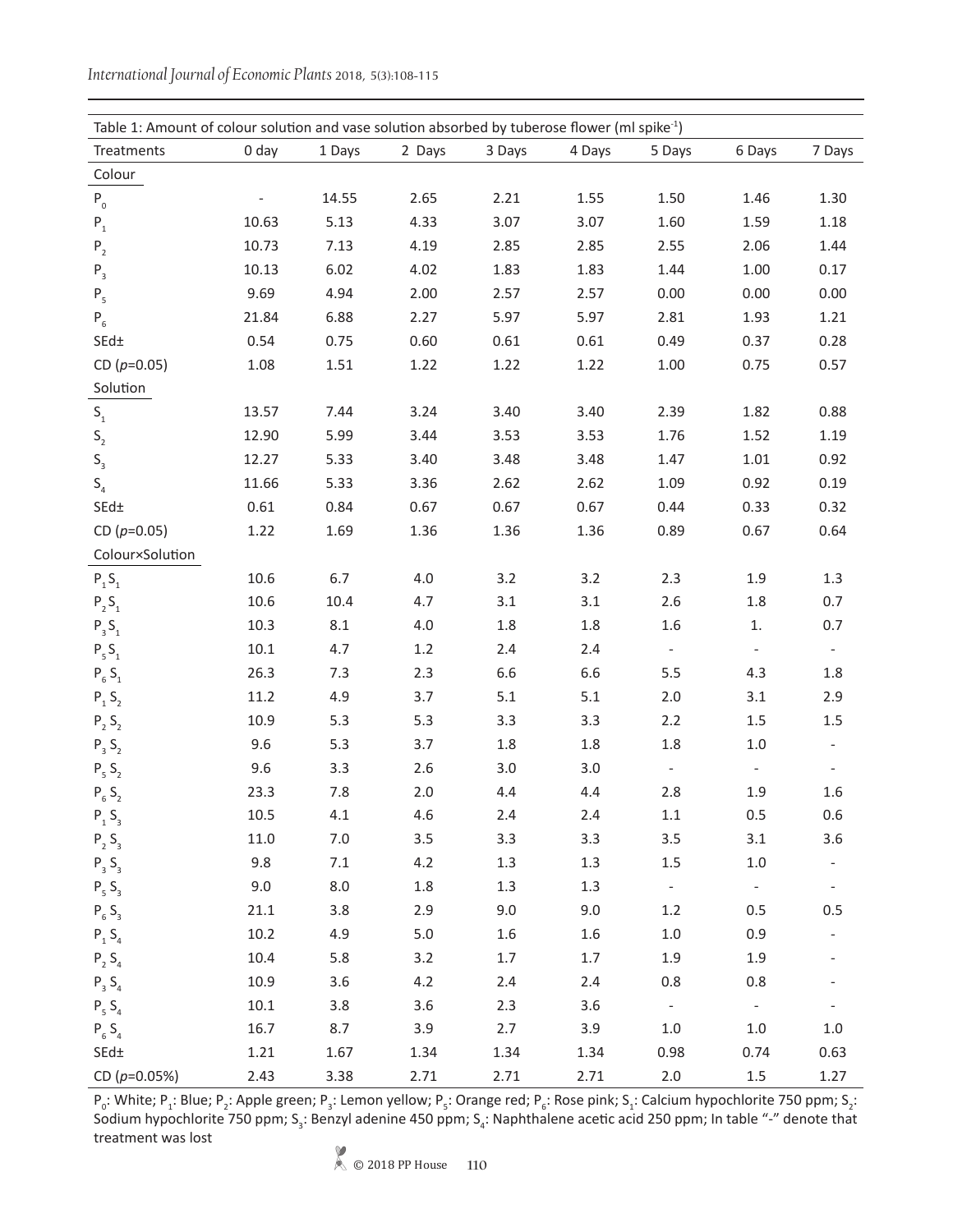| Table 2: Effect vase solution on spike weight of tinted tuberose (g) |           |        |                      |                      |        |           |                          |                          |
|----------------------------------------------------------------------|-----------|--------|----------------------|----------------------|--------|-----------|--------------------------|--------------------------|
| Treatments                                                           | $0$ day   | 1 Days | 2 Days               | 3 Days               | 4 Days | 5 Days    | 6 Days                   | 7 Days                   |
| Colour                                                               |           |        |                      |                      |        |           |                          |                          |
| $P_0$                                                                | 39.71     | 40.77  | 37.74                | 35.88                | 27.36  | 31.65     | 17.33                    | 16.75                    |
| ${\sf P}_1$                                                          | 38.33     | 42.44  | 38.77                | 33.66                | 24.10  | 22.72     | 19.26                    | 18.25                    |
| $\mathsf{P}_{_{2}}$                                                  | 39.32     | 44.37  | 41.29                | 34.10                | 26.68  | 22.48     | 20.00                    | 18.92                    |
| ${\sf P}_{_3}$                                                       | 39.29     | 43.80  | 38.86                | 32.55                | 25.67  | 21.80     | 14.08                    | 17.54                    |
| ${\sf P}_{_5}$                                                       | 39.31     | 42.16  | 39.58                | 34.23                | 26.05  | 21.57     | 4.67                     | 0.00                     |
| $P_6$                                                                | 38.81     | 42.11  | 39.07                | 36.63                | 31.53  | 24.88     | 22.67                    | 20.88                    |
| $SEd\pm$                                                             | 0.44      | 0.49   | 1.35                 | 0.95                 | 0.93   | 1.01      | 0.51                     | 1.16                     |
| CD $(p=0.05)$                                                        | <b>NS</b> | 1.01   | $\mathsf{NS}\xspace$ | $\mathsf{NS}\xspace$ | 1.89   | <b>NS</b> | 1.03                     | 2.36                     |
| Solution                                                             |           |        |                      |                      |        |           |                          |                          |
| $\mathsf{S}_\mathsf{1}$                                              | 36.53     | 43.06  | 40.34                | 33.95                | 27.64  | 22.92     | 16.81                    | 14.80                    |
| $\mathsf{S}_{\mathsf{2}}$                                            | 39.37     | 41.77  | 38.44                | 33.79                | 25.57  | 22.55     | 15.79                    | 15.03                    |
| $\mathsf{S}_{_{\!3}}$                                                | 39.51     | 43.10  | 38.93                | 34.27                | 25.46  | 21.59     | 15.67                    | 14.67                    |
| S <sub>4</sub>                                                       | 40.65     | 43.96  | 40.34                | 34.93                | 28.54  | 23.69     | 16.27                    | 15.93                    |
| $\mathsf{SEd}\pm$                                                    | 0.48      | 0.56   | 1.52                 | 1.06                 | 1.04   | 1.13      | 0.57                     | 1.04                     |
| CD $(p=0.05)$                                                        | 0.98      | 1.13   | $\mathsf{NS}\xspace$ | 2.14                 | 2.11   | 2.28      | $\mathsf{NS}\xspace$     | <b>NS</b>                |
| Colour×Solution                                                      |           |        |                      |                      |        |           |                          |                          |
| $P_1S_1$                                                             | 35.1      | 42.2   | 38.9                 | 34.2                 | 23.4   | 22.1      | 19.4                     | 18.7                     |
| $P_2S_1$                                                             | 36.1      | 45.2   | 44.6                 | 36.5                 | 29.9   | 24.0      | 20.3                     | 20.0                     |
| $P_3S_1$                                                             | 37.4      | 46.7   | 40.9                 | 30.3                 | 27.4   | 22.2      | 19.3                     | 18.0                     |
| $P_5S_1$                                                             | 36.1      | 39.3   | 37.6                 | 31.7                 | 23.7   | 20.6      | $\overline{\phantom{a}}$ | $\equiv$                 |
| $P_6S_1$                                                             | 37.9      | 41.8   | 39.6                 | 37.0                 | 33.8   | 25.7      | 25.0                     | 23.0                     |
| $P_1 S_2$                                                            | 40.5      | 41.8   | 40.7                 | 35.3                 | 24.5   | 23.8      | 19.5                     | 18.5                     |
| $P_2S_2$                                                             | 40.0      | 42.0   | 42.1                 | 35.4                 | 26.5   | 23.6      | 19.8                     | 18.7                     |
| $P_3 S_2$                                                            | 39.0      | 41.9   | 36.9                 | 32.6                 | 24.0   | 21.8      | 18.7                     | 17.5                     |
| $P_5S_2$                                                             | 38.5      | 41.7   | 34.8                 | 29.8                 | 24.0   | 20.9      |                          |                          |
| $P_6S_2$                                                             | 38.8      | 41.5   | 37.7                 | 35.8                 | 28.9   | 22.7      | 21.0                     | 19.5                     |
| $P_1 S_3$                                                            | 39.3      | 42.2   | 37.7                 | 34.2                 | 25.2   | 22.3      | 18.5                     | 17.5                     |
| $P_2 S_3$                                                            | 40.0      | 43.5   | 39.4                 | 30.4                 | 25.7   | 20.4      | 20.2                     | 18.8                     |
| $P_3S_3$                                                             | 39.2      | 44.1   | 38.9                 | 33.5                 | 24.2   | 22.1      | 19.0                     | 17.8                     |
| $P_5S_3$                                                             | 40.8      | 44.3   | 41.2                 | 37.2                 | 22.2   | 20.3      |                          | $\overline{\phantom{a}}$ |
| $P_6S_3$                                                             | 38.3      | 41.5   | 37.4                 | 36.0                 | 30.0   | 22.8      | 20.7                     | 19.2                     |
| $P_1 S_4$                                                            | 38.5      | 43.6   | 37.7                 | 30.8                 | 23.3   | 22.7      | 19.7                     | 18.3                     |
| $P_2 S_4$                                                            | 41.2      | 44.5   | 39.0                 | 34.1                 | 24.7   | 22.0      | 19.7                     | 18.2                     |
| $P_3 S_4$                                                            | 41.6      | 44.8   | 38.8                 | 33.8                 | 27.0   | 21.0      | 18.0                     | 16.8                     |
| $P_5S_4$                                                             | 41.8      | 43.4   | 44.6                 | 38.3                 | 34.3   | 24.5      | $\sim$                   | $\sim$                   |
| $P_6S_4$                                                             | 40.2      | 43.6   | 41.6                 | 37.7                 | 33.4   | 28.3      | 24.0                     | 21.8                     |
| $\mathsf{SEd}\pm$                                                    | 2.85      | 2.95   | 3.03                 | 4.23                 | 4.21   | 4.55      | 2.29                     | 2.33                     |
| CD ( $p=0.05%$ )                                                     | 1.97      | 2.25   | <b>NS</b>            | 4.28                 | 4.22   | <b>NS</b> | 2.29                     | <b>NS</b>                |

mostly non-significant up to 3rd days (Table 2). The minimum flower weight observed at par with  $P_{0}^{{}}$  (40.77) while maximum weight gained by  $P_2$  (44.37) on first day. Spike weight showed the significant difference for food dyes and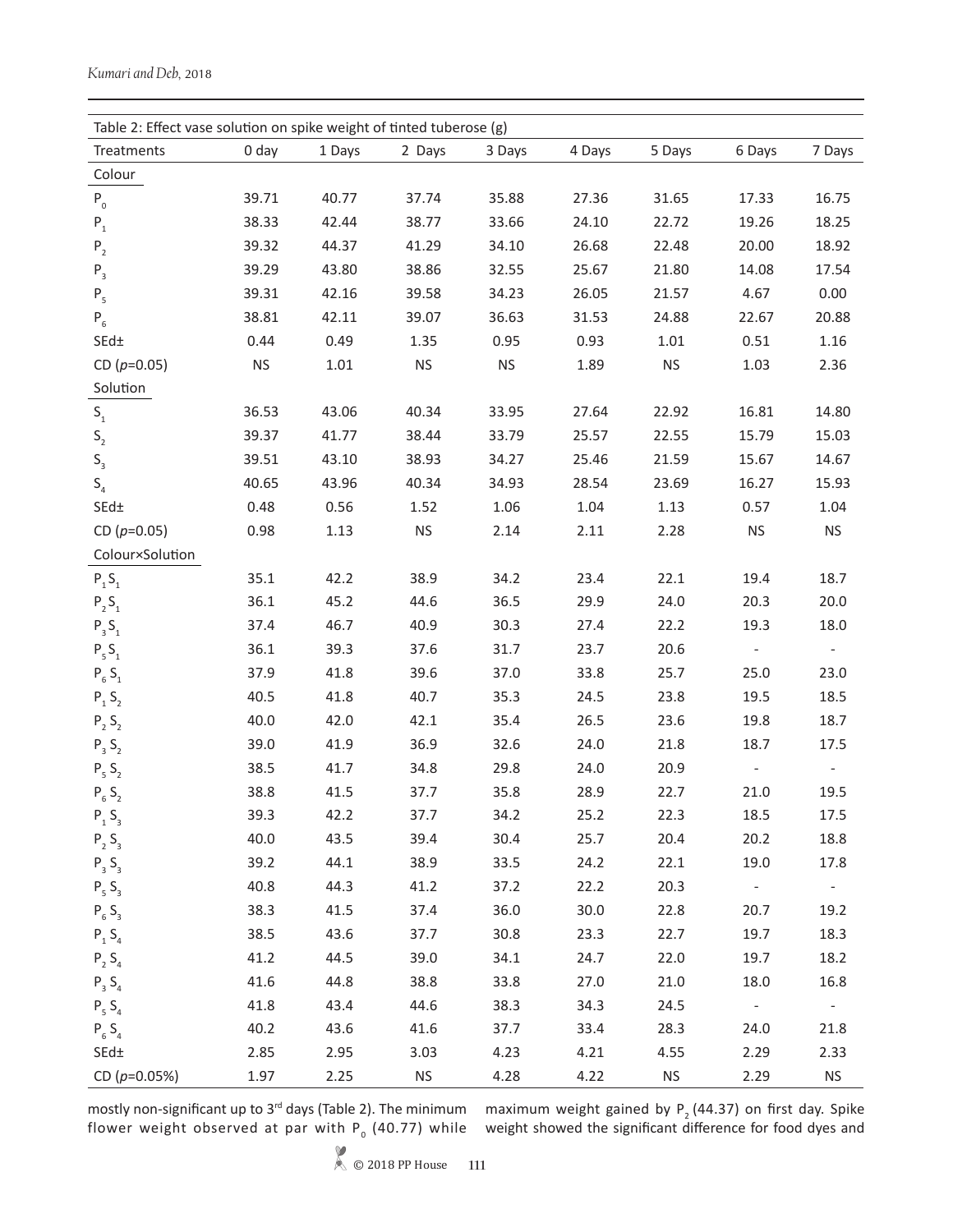solution treatments on first day to seventh days. The highest spike weight recorded in treatment  $S_4$  on day 1, 2, 3, 4, 5, 6 and 7 (43.96, 40.34, 34.93, 28.54, 23.69, 16.27 and 15.93 respectively) followed by S<sub>2</sub> (43.10, 38.93, 34.27, 25.46, 21.59, 15.67 and 14.67 respectively), S<sub>2</sub> (41.77, 38.44, 33.79, 25.57, 22.55, 15.79 and 15.03 respectively) and significantly lowest spike weight observed in S<sub>1</sub> (43.06, 40.34, 33.95, 27.64, 22.92, 16.81 and 14.80 respectively). This might be due to BA at all concentrations decreased the rate of leaf nitrogen degradation of Alstroemeria cut flowers during the study period compared to the control. Cytokinins had been reported to delay senescence by retarding the rate of breakdown of proteins rather than enhancing the rate of protein synthesis (Sacher, 1973). Richmond and Lang (1957) reported that kinetin (cytokinin) prevented accelerated protein loss that was typical to detached leaves.

# *3.3. Effect of vase solution on number of flower open and drop tinted tuberose (flowers spike-1)*

Number of flower open per day showed the significant difference for different food dyes from first to third days, where the maximum number of florets opened in Rose pink was 7.08 and minimum flower opened in Blue was 5.0 (Table 3) for first day. Solution showed significant difference for opening of flowers the highest number recorded in treatment  $S<sub>3</sub>$  significantly highest on days 1, 2, 3 and 4 (2.27, 6.20, 7.20 and 9.07 respectively) followed by  $S<sub>A</sub>$  on days 1, 2, 3 and 4 (1.73, 5.47, 7.13 and 7.73 respectively).  $S_2$  (2.07, 5.67, 6.93 and 7.47 respectively) and significantly lowest flower opening observed in  $S<sub>1</sub>$  (1.40, 5.27, 7.07 and 7.27 respectively). While in combination of solution and food dye maximum flower opening occurred in  $P_6S_2$  was 8.3 and minimum for  $P_5S_4$  was 4 for first day.

In different colours minimum flower dropping occurred in P<sub>1</sub> was 1.75 and maximum flower dropping occurred in (Table 3)  $P_5$  that was 5.33. In combination minimum of  $P_3S_{4}$ , flower dropping was 1 on first day and maximum flower dropping occurs in  $P_{3}S_{4}$  that was 6.7. Number of flower dropping per day showed the significant difference for different food dyes from fourth to seventh days. Minimum number of florets was dropped in control and Blue (0.89 flowers/spike) whereas maximum number of florets was dropped in 5th days on Orange red (6.56 flower spike<sup>-1</sup> in Table 3) on  $4<sup>th</sup>$  days. The maximum number of dropping of flowers recorded in solution  $S<sub>4</sub>$  significantly highest on days 4, 5, 6 and 7 (3.47, 10.47, 11.73 and 13.33 respectively) followed by  $S<sub>3</sub>$  in days 4, 5, 6 and 7 (3.40, 9.27, 12.27 and 14.47 respectively),  $S_2^2$  (2.07, 11.33 and 10.20 and 7.47 respectively) significantly lowest flower dropping was observed in  $S<sub>1</sub>$  (3.60, 9.60, 8.87, and 13.60 respectively).

### *3.4. Flower length and flower diameter (cm)*

The flower length of tinted tuberose spikes was seen the

significant difference for different food dyes from fourth day onwards (Table 4). Flower length was an important quality parameter when flowers were kept for interior decoration it made the environment pleasant. The maximum flower length was Apple green was 5.42 cm and minimum for pink rose was 5.18 cm. The maximum flowers length recorded on first day for vase solution  $S_{1}$ ,  $S_{2}$ ,  $S_{4}$  and  $S_{3}$  were 4.55, 4.30, 4.29 and 4.28 cm respectively, followed by second days maximum flower length for  $S_1$ ,  $S_3$ ,  $S_2$  and  $S_4$  were 5.42, 5.33, 5.31 and 5.28 cm respectively, third day  $S_4$ ,  $S_1$ ,  $S_3$  and  $S_2$  (5.03, 4.98, 4.98 and 4.95 cm respectively) and on fourth days maximum flower length in  $S_{3}$ ,  $S_{4}$ ,  $S_{1}$  and  $S_{2}$  (4.56, 4.42, 4.14 and 4.12 cm respectively). The interaction effect of food dyes and solution saw the significant difference for flower length (Table 4).

Flower diameter was increases first two days onwards it was decreases maximum flower diameter was for  $P_3$  (4.32 cm) and minimum flower diameter was for  $P_5$  (4.24 cm). The solution maximum flowers diameter recorded first days were  $S_1$ ,  $S_2$ ,  $S_3$ and  $S<sub>4</sub>$  (3.61, 3.58, 3.52 and 3.52 cm respectively) followed by second day maximum flower diameter were  $S_1$ ,  $S_4$ ,  $S_3$  and  $S_2$ (4.30, 4.27, 4.24 and 4.20 cm respectively), third day  $S_1$ ,  $S_3$ ,  $S_4$ and S**<sup>2</sup>** (3.94, 3.88, 3.86 and 3.82 cm respectively) and on fourth days maximum flower diameter were  $S_2$ ,  $S_1$ ,  $S_3$  and  $S_4$  (3.35, 3.20, 3.11 and 2.82 cm respectively). In combination of colour and solution maximum flower diameter for combination  $P_1S_1$ and  $P_3S_3$  were 4.5 cm and minimum for  $P_5S_1$  and  $P_5S_3$  were 4.1 cm (first days).

Lastly it could be concluded that floret length and diameter increases first 2 days after that it decreases. The similar results were observed by Kumar et al. (2003) on postharvest quality of tuberose spikes as affected by colouring agents and storage and Talukdar et al. (2011) on effect of pulsing and different holding solutions on flower quality and vase life of tuberose (*Polianthes tuberosa* L.) cv. Calcutta Double.

### *3.5. Vase-life of tinted flowers (Days)*

Vase-life of tuberose cut spikes showed significant difference for different vase preservatives of food dyes treatments. Maximum vase-life was recorded for control, whereas minimum vase-life was found in sodium hypochlorite 750 concentration. From table number (1 and 2, 3 and 4) it was clear that maximum vase-life recorded for the for vase preservatives of calcium hypochlorite (7 days) whereas minimum vase-life was found in Naphthalene acetic acid. The reason being that water uptake may be the important factor in imprving the length of vase-life of cut flower (Halevy and Mayank., 1979). As the leaves on flower transpire water was dawn up through the xylem. If the process was impeded by a vascular blockage and accelarated by incresesd stomatal opening then transpiration exceed uptake and water deficiency will occur (Van Doorn., 1997). So, solute like calcium hypochlorite was added to vase solutions could decrease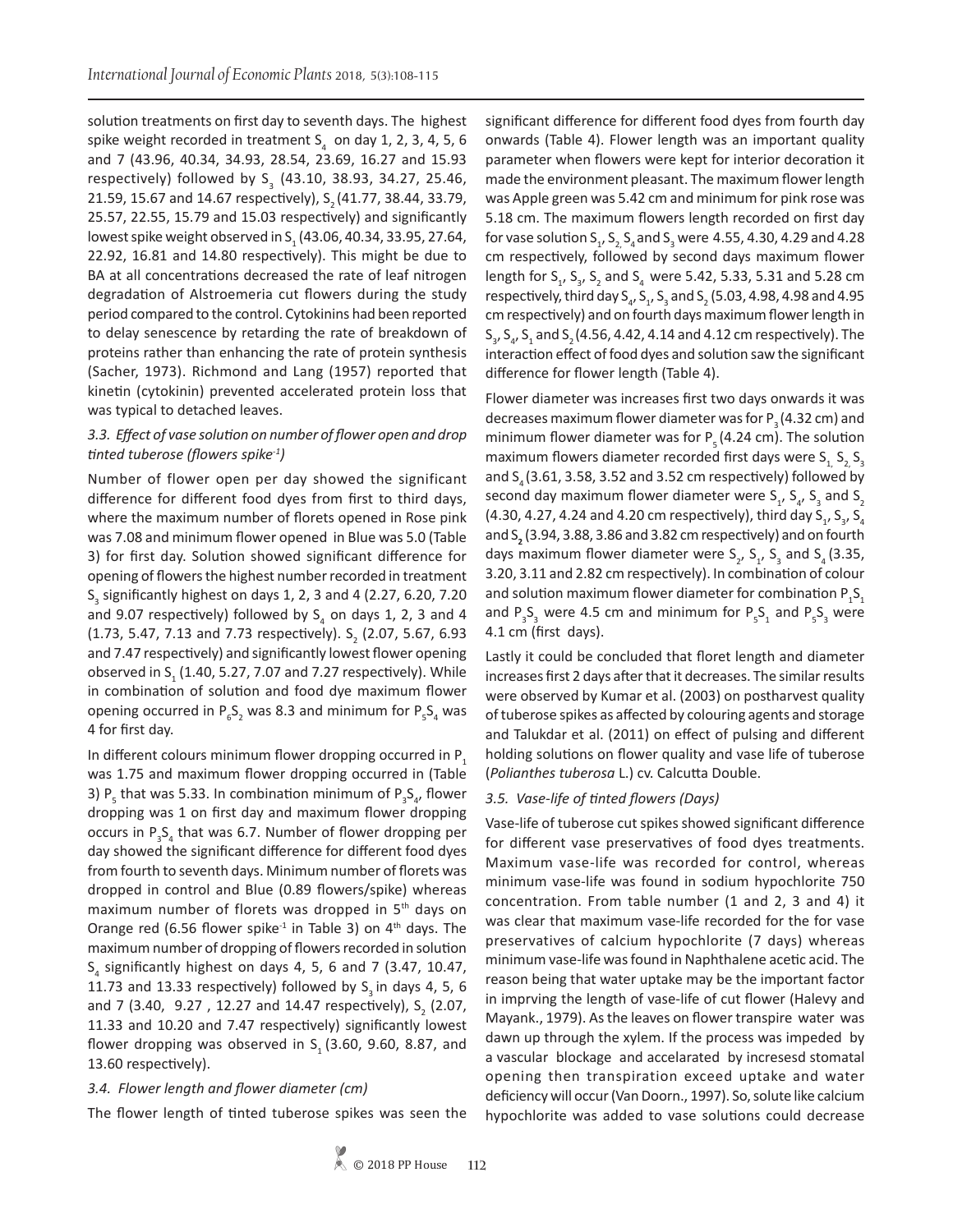| Table 3: Effect of vase solution on number of flower open and drop tinted tuberose (flowers spike <sup>-1</sup> ) |         |         |         |         |                     |        |                 |                          |
|-------------------------------------------------------------------------------------------------------------------|---------|---------|---------|---------|---------------------|--------|-----------------|--------------------------|
| Treatments                                                                                                        | 0 day   | 1 Days  | 2 Days  | 3 Days  | 4 Days              | 5 Days | 6 Days          | 7 Days                   |
| Colour                                                                                                            |         |         |         |         |                     |        |                 |                          |
| $P_0$                                                                                                             | 1.80    | 5.12    | 5.66    | 6.21    | $\mathsf{3}$        | 8.66   | 12              | 18.33                    |
| ${\sf P}_1$                                                                                                       | 1.83    | 5.00    | 6.92    | 6.42    | 1.75                | 8.92   | 12.58           | 17.92                    |
| $P_{2}$                                                                                                           | 1.67    | 5.50    | 6.83    | 6.50    | 2.50                | 7.50   | 14.17           | 16.83                    |
| $P_3$                                                                                                             | 1.75    | 5.33    | 6.67    | 6.08    | 3.17                | 6.75   | 14.50           | 15.50                    |
| $P_5$                                                                                                             | 2.00    | 5.33    | 7.33    | 9.92    | 5.33                | 19.25  |                 |                          |
| $P_6$                                                                                                             | 2.08    | 7.08    | 7.67    | 10.50   | 2.92                | 8.42   | 12.58           | 15.50                    |
| $SEd\pm$                                                                                                          | 0.25    | 0.33    | 0.43    | 0.54    | 0.38                | 1.16   | 0.52            | 1.28                     |
| CD $(p=0.05)$                                                                                                     | 0.50    | 0.66    | 0.86    | 1.08    | 0.78                | 1.16   | 1.05            | 2.60                     |
| Solution                                                                                                          |         |         |         |         |                     |        |                 |                          |
| $\mathsf{S}_\mathsf{1}$                                                                                           | 1.40    | 5.27    | 7.07    | 7.27    | 3.60                | 9.60   | 8.87            | 13.60                    |
| $\mathsf{S}_{\mathsf{2}}$                                                                                         | 2.07    | 5.67    | 6.93    | 7.47    | 2.07                | 11.33  | 10.20           | 14.47                    |
| $\mathsf{S}_{_{\!3}}$                                                                                             | 2.27    | 6.20    | 7.20    | 9.07    | 3.40                | 9.27   | 12.27           | 11.20                    |
| S <sub>4</sub>                                                                                                    | 1.73    | 5.47    | 7.13    | 7.73    | 3.47                | 10.47  | 11.73           | 13.33                    |
| SEd±                                                                                                              | 0.22    | 0.36    | 0.47    | 0.60    | 0.43                | 0.51   | 0.46            | 1.15                     |
| CD $(p=0.05)$                                                                                                     | 0.45    | 0.74    | 0.96    | 1.22    | 0.87                | 1.03   | 0.94            | 2.33                     |
| Colour×Solution                                                                                                   |         |         |         |         |                     |        |                 |                          |
| ${\sf P}_{{}_1}{\sf S}_{{}_1}$                                                                                    | 1.7     | 5.7     | 7.3     | 8.3     | 2.7                 | 10.0   | 11.3            | 15.7                     |
| $\mathsf{P}_{_2}\mathsf{S}_{_1}$                                                                                  | $1.0\,$ | $5.0$   | 7.7     | 8.0     | 3.3                 | 9.0    | 16.0            | 19.3                     |
| $\mathsf{P}_{\mathsf{3}}\,\mathsf{S}_{\mathsf{1}}$                                                                | 2.0     | $6.0\,$ | 8.0     | 9.7     | 3.3                 | 9.7    | 11.7            | 18.0                     |
| $P_5S_1$                                                                                                          | 2.0     | 5.7     | 4.0     | $8.0\,$ | $5.0\,$             | 18.7   | $\blacksquare$  | $\overline{\phantom{a}}$ |
| $P_6S_1$                                                                                                          | 2.0     | 4.0     | 9.0     | 11.3    | 3.7                 | 9.3    | 12.0            | 15.0                     |
| $P_1 S_2$                                                                                                         | 2.0     | $5.0$   | 6.3     | $6.0\,$ | 1.3                 | 9.3    | 9.3             | 19.0                     |
| $P_2S_2$                                                                                                          | 2.0     | 5.7     | 6.7     | 7.0     | 3.0                 | 6.7    | 7.7             | 19.3                     |
| $P_3 S_2$                                                                                                         | 2.0     | 5.3     | 7.0     | 4.0     | 2.7                 | 5.3    | 15.7            | 17.0                     |
| $P_5S_2$                                                                                                          | $2.0\,$ | $4.0\,$ | 8.7     | 10.3    | 6.7                 | 19.7   |                 |                          |
| $P_6S_2$                                                                                                          | 2.3     | 8.3     | $6.0\,$ | 9.0     | 3.3                 | 7.0    | 11.7            | 17.0                     |
| $P_1S_3$                                                                                                          | 2.7     | 5.3     | 7.7     | 6.7     | $\sim$              | 5.7    | 13.7            | 18.0                     |
| $P_2 S_3$                                                                                                         | 2.3     | $6.0\,$ | 6.7     | 5.7     | 1.0                 | 6.3    | 17.3            | $11.0\,$                 |
| $P_3S_3$                                                                                                          | 2.0     | 4.7     | 5.0     | 4.3     | $\sigma_{\rm{eff}}$ | 5.0    | 15.7            | $11.0\,$                 |
| $P_5S_3$                                                                                                          | 2.0     | 7.7     | 8.7     | 10.7    | 7.3                 | 20.3   | $\sim 10^{-11}$ | $\sim$ $-$               |
| $P_6S_3$                                                                                                          | 2.3     | 7.3     | 7.3     | 10.0    | 2.0                 | 9.0    | 14.7            | 16.0                     |
| $P_1 S_4$                                                                                                         | $1.0\,$ | 4.0     | 6.3     | 4.7     | 3.0                 | 10.7   | 16.0            | 19.0                     |
| $P_2 S_4$                                                                                                         | 1.3     | 5.3     | 6.3     | 5.3     | 2.7                 | 8.0    | 15.7            | 17.7                     |
| $P_3 S_4$                                                                                                         | $1.0\,$ | 5.3     | 6.7     | 6.3     | 6.7                 | 7.0    | 15.0            | 16.0                     |
| $P_5S_4$                                                                                                          | 2.0     | 4.0     | 8.0     | 10.7    | 2.3                 | 18.3   | $\sim 10^{-10}$ | $\sim$ $ \sim$           |
| $P_6S_4$                                                                                                          | 1.7     | 5.7     | 7.3     | 8.3     | 2.7                 | 8.3    | 12.0            | 14.0                     |
| $SEd\pm$                                                                                                          | 0.49    | 0.73    | 0.95    | 1.20    | 0.86                | 1.15   | 1.04            | 2.58                     |
| CD ( $p=0.05%$ )                                                                                                  | 0.99    | 1.48    | 1.93    | 2.43    | 1.74                | 2.32   | 2.11            | 5.21                     |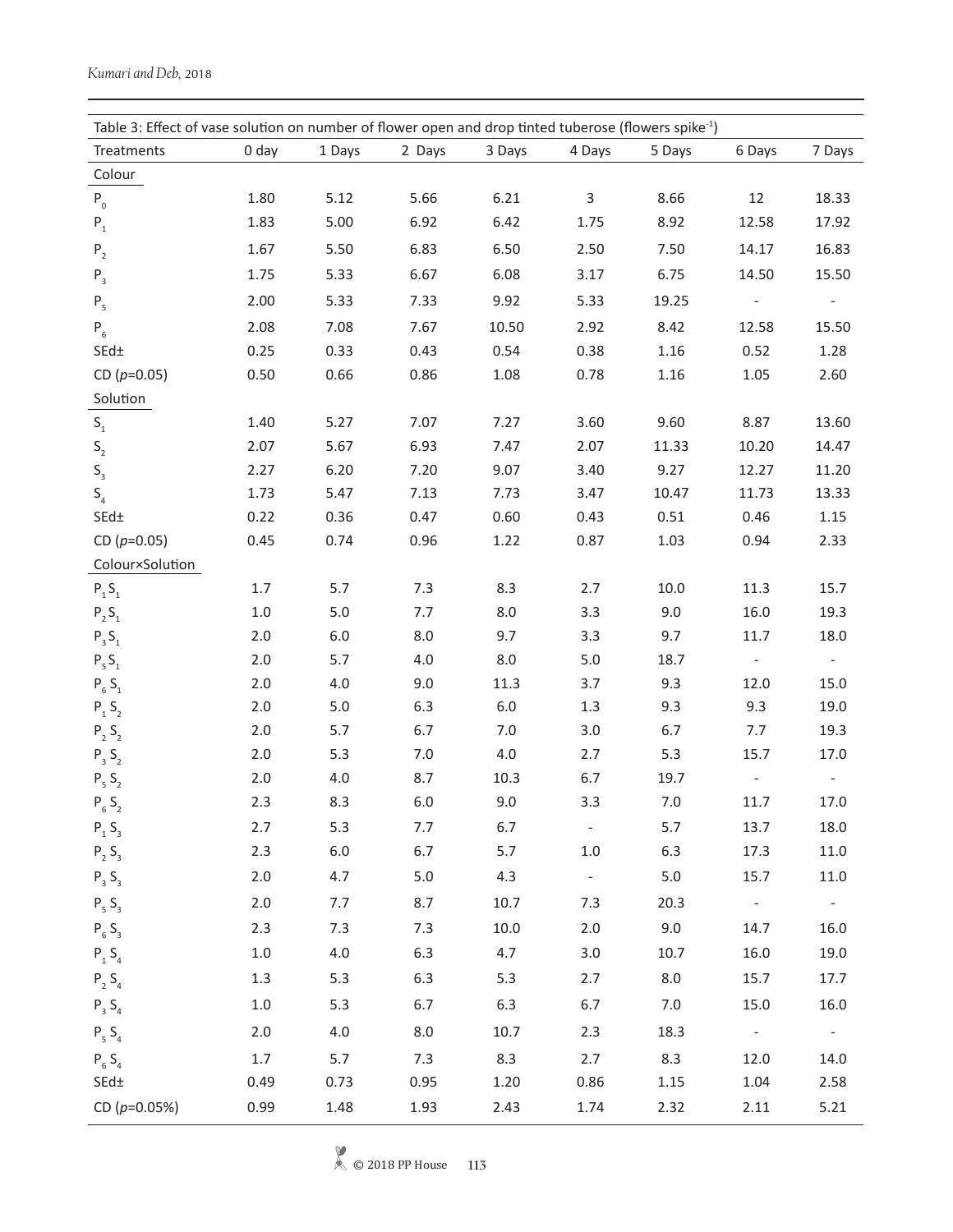| Table 4: Effect of colour and concentration on flower length and flower diameter (cm) |        |                      |        |           |        |                      |        |           |
|---------------------------------------------------------------------------------------|--------|----------------------|--------|-----------|--------|----------------------|--------|-----------|
| Treatments                                                                            | 1 Days |                      | 2 Days |           | 3 Days |                      | 4 Days |           |
|                                                                                       |        |                      |        | Colour    |        |                      |        |           |
|                                                                                       | L.     | D.                   | L.     | D.        | L.     | D.                   | L.     | D.        |
| ${\sf P}_{{}_0}$                                                                      | 4.26   | 3.50                 | 5.37   | 4.17      | 4.78   | 4.17                 | 4.41   | 3.10      |
| ${\sf P}_{{}_1}$                                                                      | 4.36   | 3.59                 | 5.32   | 4.27      | 5.00   | 4.27                 | 4.31   | 3.01      |
| $\mathsf{P}_{_{2}}$                                                                   | 4.40   | 3.63                 | 5.42   | 4.27      | 5.16   | 4.27                 | 4.39   | 2.89      |
| $\mathsf{P}_{_3}$                                                                     | 4.42   | 3.60                 | 5.36   | 4.32      | 5.13   | 4.32                 | 4.36   | 3.12      |
| $\mathsf{P}_{_5}$                                                                     | 4.37   | 3.37                 | 5.34   | 4.14      | 5.12   | 4.14                 | 4.45   | 3.33      |
| $P_6$                                                                                 | 4.33   | 3.59                 | 5.18   | 4.27      | 4.73   | 4.27                 | 3.96   | 3.27      |
| $SEd\pm$                                                                              | 4.26   | 0.05                 | 5.37   | 0.04      | 4.78   | 0.04                 | 4.41   | 0.12      |
| CD $(p=0.05)$                                                                         | 0.03   | <b>NS</b>            | 0.04   | 0.08      | 0.04   | 0.08                 | 0.06   | 0.24      |
| $\mathsf{S}_\mathsf{1}$                                                               | 4.55   | 3.61                 | 5.42   | 4.30      | 4.98   | 3.20                 | 4.14   | 3.20      |
| $\mathsf{S}_{\mathsf{2}}$                                                             | 4.30   | 3.58                 | 5.31   | 4.20      | 4.95   | 3.35                 | 4.12   | 3.35      |
| $\mathsf{S}_{_{\!3}}$                                                                 | 4.28   | 3.52                 | 5.33   | 4.24      | 4.98   | 3.11                 | 4.56   | 3.11      |
| $\mathsf{S}_{\scriptscriptstyle{4}}$                                                  | 4.29   | 3.52                 | 5.28   | 4.27      | 5.03   | 2.82                 | 4.42   | 2.82      |
| $\mathsf{SEd}\pm$                                                                     | 0.04   | 0.05                 | 0.04   | 0.04      | 0.04   | 0.05                 | 0.06   | 0.13      |
| CD $(p=0.05)$                                                                         | 0.08   | 0.11                 | 0.09   | 0.08      | 0.08   | 0.09                 | 0.13   | 0.27      |
| $P_1S_1$                                                                              | 4.7    | 3.7                  | 5.5    | 4.5       | 5.2    | 4.5                  | 4.2    | 3.1       |
| $P_2S_1$                                                                              | 4.6    | 3.7                  | 5.5    | 4.3       | 5.1    | 4.3                  | 4.1    | 3.2       |
| $P_3S_1$                                                                              | 4.6    | 3.5                  | 5.4    | 4.2       | 5.1    | 4.2                  | 4.1    | 3.2       |
| $P_5S_1$                                                                              | 4.5    | 3.5                  | 5.2    | 4.1       | 4.9    | 4.1                  | 3.8    | 3.0       |
| $P_6S_1$                                                                              | 4.3    | 3.7                  | 5.4    | 4.4       | 4.7    | 4.4                  | 4.4    | 3.6       |
| ${\sf P}_{{}_1}\,{\sf S}_{{}_2}$                                                      | 4.3    | 3.7                  | 5.4    | 4.2       | 5.1    | 4.2                  | 4.2    | 3.2       |
| $P_2S_2$                                                                              | 4.5    | 3.5                  | 5.3    | 4.2       | 5.1    | 4.2                  | 4.2    | $2.8\,$   |
| $P_3 S_2$                                                                             | 4.2    | 3.6                  | 5.3    | 4.2       | 5.1    | 4.2                  | 4.2    | 3.5       |
| $P_5S_2$                                                                              | 4.2    | 3.3                  | 5.1    | 4.2       | 4.7    | 4.2                  | 3.7    | 3.8       |
| $P_6S_2$                                                                              | 4.2    | 3.7                  | 5.4    | 4.2       | 4.8    | 4.2                  | 4.3    | 3.4       |
| ${\sf P}_{{}_1}\,{\sf S}_{{}_3}$                                                      | 4.2    | 3.6                  | 5.4    | 4.2       | 5.1    | 4.2                  | 4.6    | 3.0       |
| $P_2 S_3$                                                                             | 4.3    | 3.7                  | 5.4    | 4.2       | 5.2    | 4.2                  | 4.7    | 2.7       |
| $P_3S_3$                                                                              | 4.3    | 3.6                  | 5.4    | 4.5       | 5.2    | 4.5                  | 4.7    | 2.9       |
| $P_5S_3$                                                                              | 4.2    | 3.2                  | $5.2$  | 4.1       | 4.7    | 4.1                  | 4.5    | 3.7       |
| $P_6S_3$                                                                              | 4.3    | 3.4                  | $5.3$  | 4.2       | 4.8    | 4.2                  | 4.3    | 3.3       |
| $P_1 S_4$                                                                             | 4.3    | 3.5                  | 5.3    | 4.2       | $5.2$  | 4.2                  | 4.5    | 2.8       |
| $P_2S_4$                                                                              | 4.3    | 3.6                  | $5.2$  | 4.4       | 5.1    | 4.4                  | 4.5    | 2.8       |
| $P_3 S_4$                                                                             | 4.3    | 3.6                  | $5.2$  | 4.3       | $5.2$  | 4.3                  | 4.7    | 2.9       |
| $P_5S_4$                                                                              | 4.3    | 3.4                  | 5.2    | 4.2       | 4.7    | 4.2                  | 3.8    | 2.8       |
| $P_6S_4$                                                                              | 4.3    | 3.5                  | 5.4    | 4.2       | 4.9    | 4.2                  | 4.6    | $2.8\,$   |
| $SEd\pm$                                                                              | 0.07   | 0.11                 | 0.09   | 0.08      | 0.08   | 0.08                 | 0.13   | 0.27      |
| CD ( $p=0.05%$ )                                                                      | 0.15   | $\mathsf{NS}\xspace$ | 0.18   | <b>NS</b> | 0.16   | $\mathsf{NS}\xspace$ | 0.26   | <b>NS</b> |

*International Journal of Economic Plants* 2018, 5(3):108-115